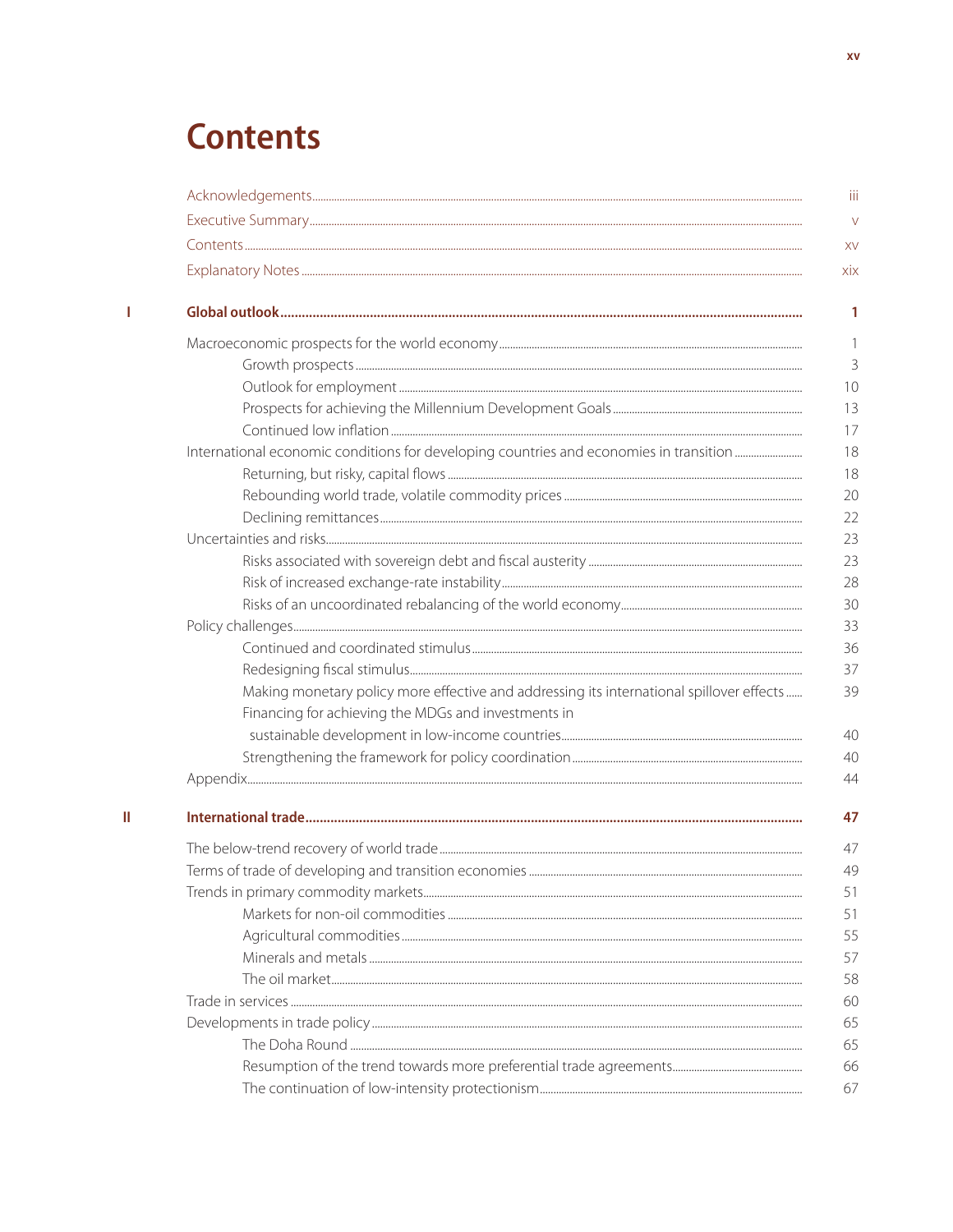| Ш  |                                                  |
|----|--------------------------------------------------|
|    |                                                  |
|    |                                                  |
|    |                                                  |
|    |                                                  |
|    |                                                  |
|    |                                                  |
|    |                                                  |
|    |                                                  |
|    |                                                  |
|    |                                                  |
|    |                                                  |
|    |                                                  |
|    |                                                  |
| IV |                                                  |
|    |                                                  |
|    |                                                  |
|    |                                                  |
|    |                                                  |
|    |                                                  |
|    |                                                  |
|    |                                                  |
|    |                                                  |
|    |                                                  |
|    |                                                  |
|    |                                                  |
|    |                                                  |
|    | Latin America and the Caribbean: strong economic |
|    |                                                  |

## **Statistical annex**

| alogaith agu<br>. ountr<br>       |   |
|-----------------------------------|---|
| Annav<br>$\overline{\phantom{a}}$ | ᅭ |

#### **Boxes**

| $\lfloor$ . 1       |                                                      |    |
|---------------------|------------------------------------------------------|----|
| $\lfloor 2 \rfloor$ |                                                      |    |
| $\lfloor$ 3         | Impact of the crisis and macroeconomic challenges to |    |
|                     |                                                      | 14 |
| $\lfloor$ . 4       |                                                      | 34 |
| $\lfloor 5 \rfloor$ |                                                      | 42 |
|                     |                                                      |    |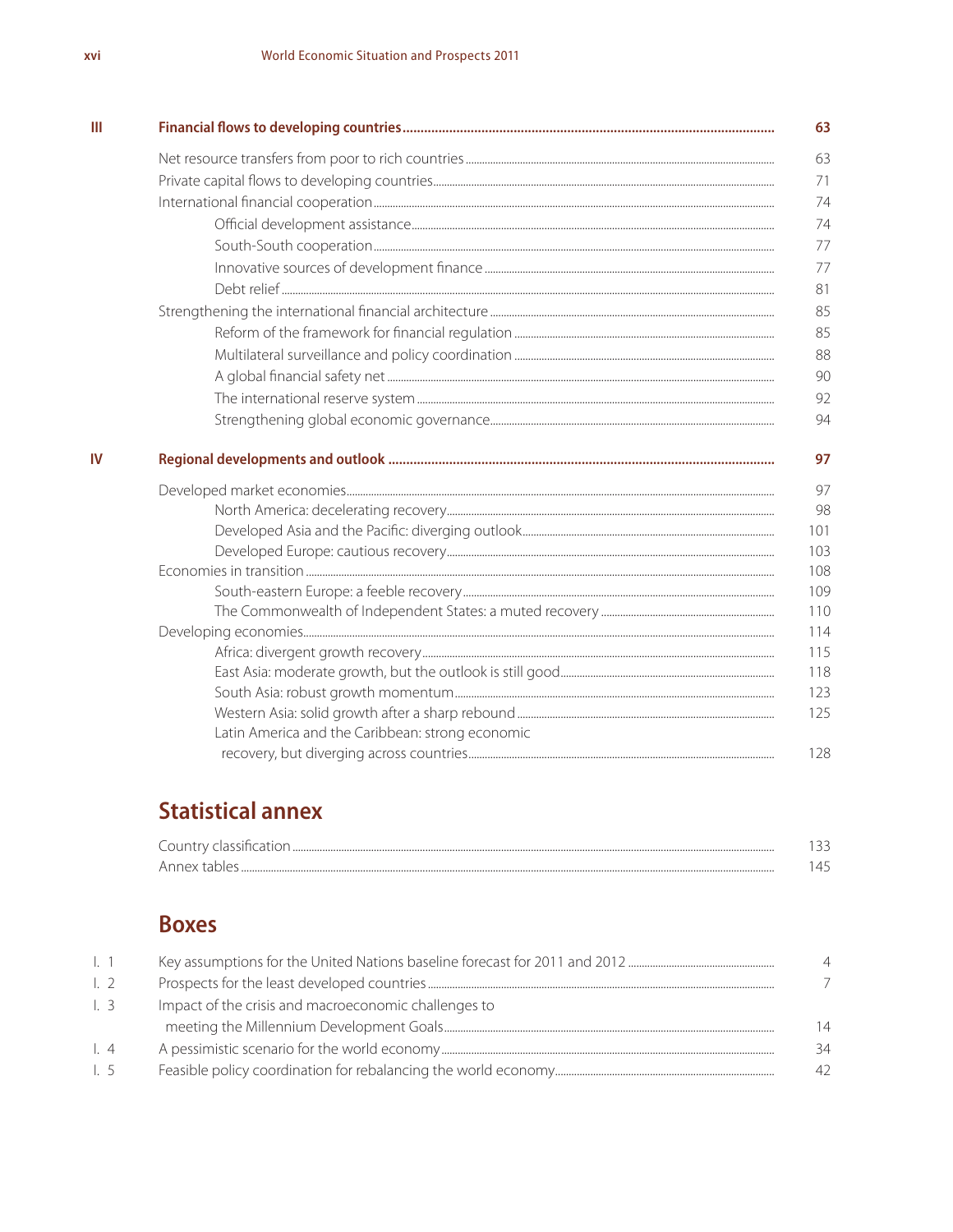| $\parallel$ , 1 |                                                                                                         | 53  |
|-----------------|---------------------------------------------------------------------------------------------------------|-----|
| $\parallel$ , 2 | $Intermational\ tourism. \label{prop:non-convex} {\bf International\ tourism.} \label{prop:non-convex}$ | 63  |
| III. 1          |                                                                                                         | 80  |
| IV. 1           |                                                                                                         | 112 |
| IV.2            |                                                                                                         | 121 |
| IV. $3$         |                                                                                                         | 130 |

## **Figures**

| $\lfloor$ . 1       |                                                                                                   |
|---------------------|---------------------------------------------------------------------------------------------------|
| 1.2                 |                                                                                                   |
| $\lfloor$ 3         | Post-recession employment recovery in the United States, 1973, 1980, 1981, 1990, 2001 and 2007    |
| $\lfloor 4 \rfloor$ |                                                                                                   |
| 1.5                 | Foreign reserve accumulation by developing countries, first quarter 2007-second quarter 2010      |
| $\frac{1}{6}$       |                                                                                                   |
| $\lfloor$ . 7       | Historical best case, worst case and average scenarios for the general                            |
|                     |                                                                                                   |
| $\lfloor 8 \rfloor$ | Flow costs of public debt, selected emerging and other developing countries, 2000-2009            |
| 1.9                 |                                                                                                   |
| 1.10                |                                                                                                   |
| 1.11                |                                                                                                   |
| 1.12                |                                                                                                   |
| II. 1               |                                                                                                   |
| II.2                |                                                                                                   |
| II. 3a              | Net barter terms of trade, selected developing and                                                |
|                     |                                                                                                   |
| II. 3b              |                                                                                                   |
| $\parallel$ , 4     |                                                                                                   |
| II.5                | Non-oil commodity price index, all groups, in dollar and SDR terms, January 2006-September 2010   |
| II.6                | Price indices of selected agricultural commodities, current                                       |
|                     |                                                                                                   |
| II.7                | Price indices of selected minerals, in current United States dollars, January 2006-September 2010 |
| II.8                |                                                                                                   |
| II.9                |                                                                                                   |
| III. 1a             |                                                                                                   |
| III. 1b             |                                                                                                   |
| III.2               |                                                                                                   |
| III.3               |                                                                                                   |
| IV. 1               |                                                                                                   |
| IV.2                | Evolution of United States civilian employment during the recession,                              |
|                     |                                                                                                   |
| IV.3                | Industrial production in the euro area and selected Western European economies,                   |
|                     |                                                                                                   |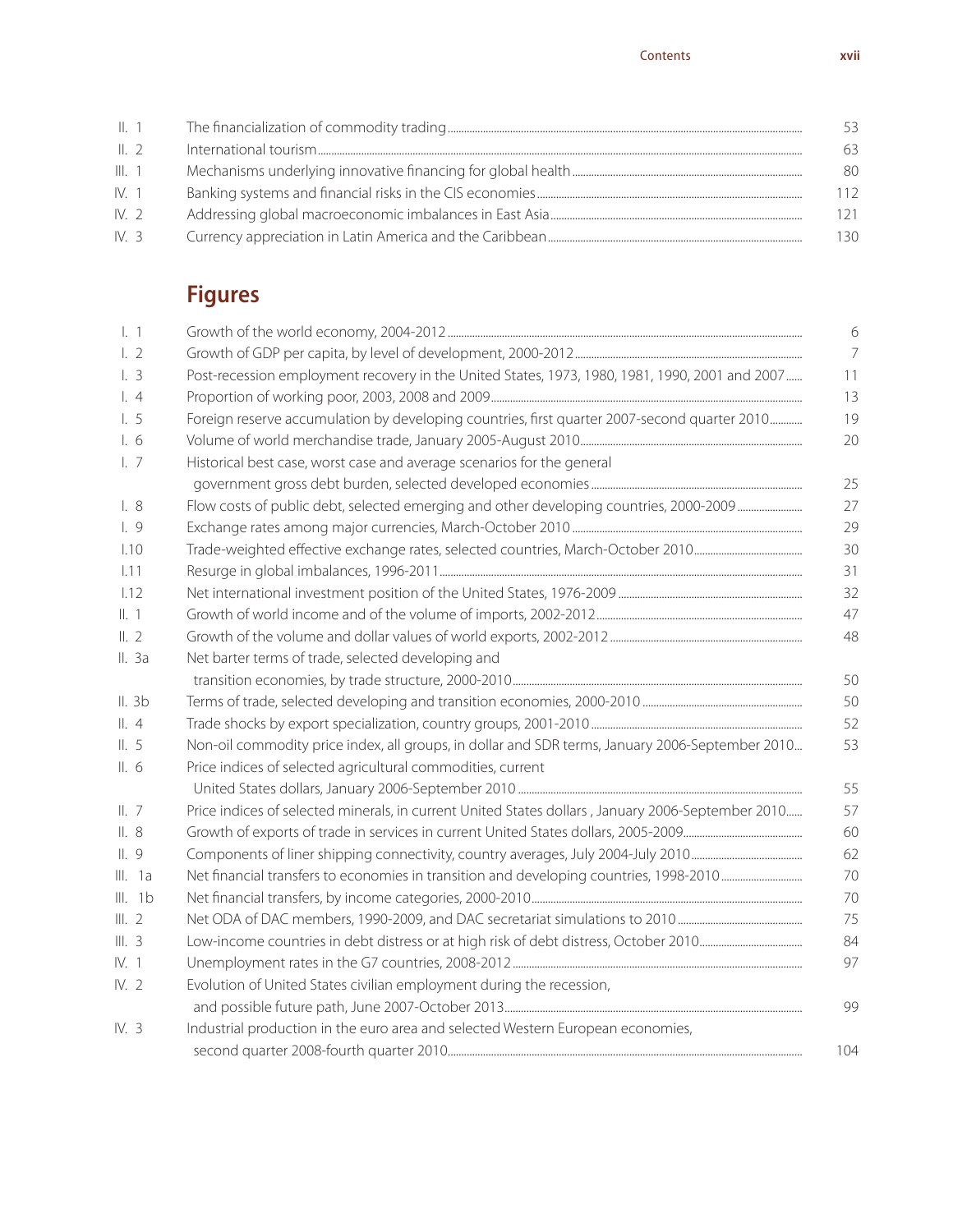| IV.4            | Industrial production, excluding construction, selected           |      |
|-----------------|-------------------------------------------------------------------|------|
|                 |                                                                   | 107. |
| IV.5            | Comparison of retail turnover in countries of the Commonwealth of |      |
|                 |                                                                   | 11   |
| IV. 6           |                                                                   | 116  |
| IV <sub>7</sub> |                                                                   | 119  |
| IV. 8           | Year-on-year changes in the consumer price index in selected      |      |
|                 |                                                                   | 124  |
| IV. 9           |                                                                   | 126  |
| <b>IV.10</b>    | Latin America: GDP growth rate and contribution to growth of      |      |
|                 |                                                                   | 128  |
| IV.11           | Latin America and the Caribbean: government revenue,              |      |
|                 |                                                                   | 32   |
|                 |                                                                   |      |

### **Tables**

| 9<br>22<br>51 |
|---------------|
|               |
|               |
|               |
|               |
| 61            |
|               |
| 62            |
| 63            |
|               |
| 71            |
| 72            |
| 76            |
|               |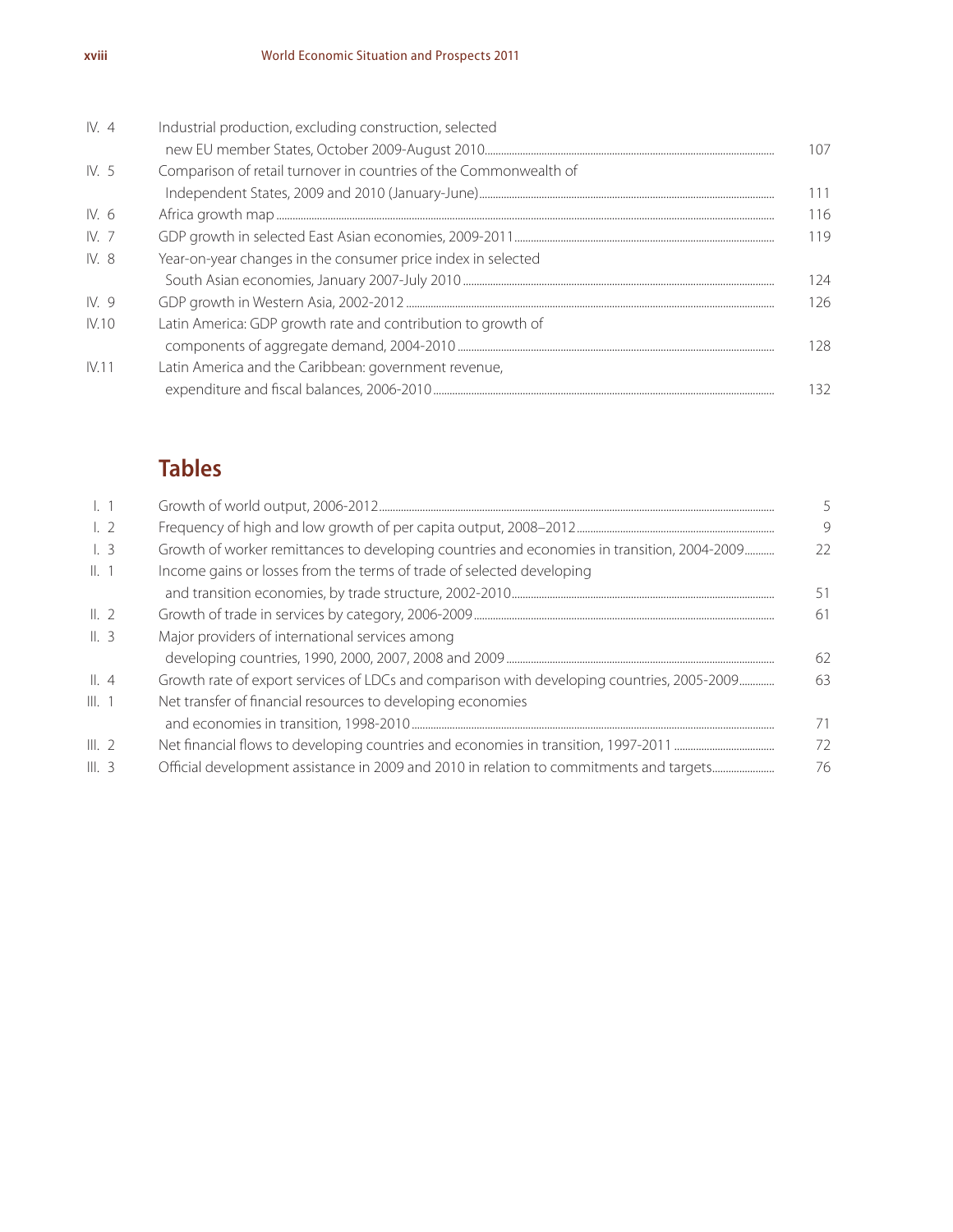# **Explanatory Notes**

The following symbols have been used in the tables throughout the report:

| $\ddotsc$ | Two dots indicate that data are not available or are not separately reported.                                                            |
|-----------|------------------------------------------------------------------------------------------------------------------------------------------|
|           | A dash indicates that the amount is nil or negligible.                                                                                   |
|           | A hyphen (-) indicates that the item is not applicable.                                                                                  |
|           | A minus sign (-) indicates deficit or decrease, except as indicated.                                                                     |
| $\bullet$ | A full stop (.) is used to indicate decimals.                                                                                            |
|           | A slash (/) between years indicates a crop year or financial year, for example, 2008/09.                                                 |
|           | Use of a hyphen (-) between years, for example, 2008-2009, signifies the full period involved, including the<br>beginning and end years. |
|           | Reference to "dollars" (\$) indicates United States dollars, unless otherwise stated.                                                    |
|           | Reference to "billions" indicates one thousand million.                                                                                  |
|           | Reference to "tons" indicates metric tons, unless otherwise stated.                                                                      |
|           | Annual rates of growth or change, unless otherwise stated, refer to annual compound rates.                                               |
|           |                                                                                                                                          |

Details and percentages in tables do not necessarily add to totals, because of rounding.

Project LINK is an international collaborative research group for econometric modelling, jointly coordinated by the Development Policy and Analysis Division of the United Nations Secretariat and the University of Toronto.

Data presented in this publication incorporate information available as at **30 November 2010**.